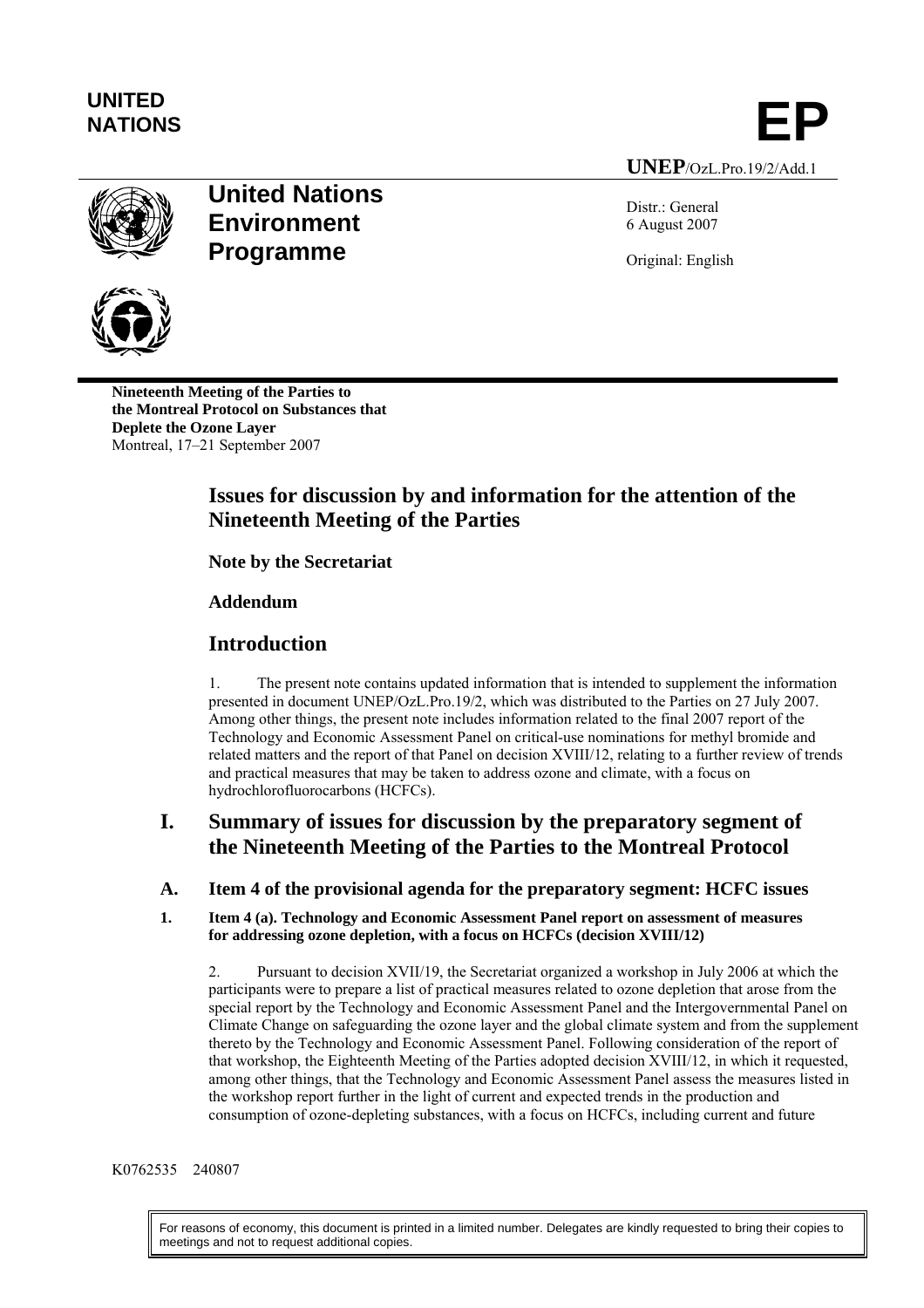supply of and demand for HCFCs and their alternatives and the influence of the Kyoto Protocol's Clean Development Mechanism on HCFC-22 production.

3. The Open-ended Working Group heard a presentation by the Technology and Economic Assessment Panel regarding its initial findings on these matters at its twenty-seventh meeting and agreed to finalize the report requested by decision XVIII/12 for distribution to the Parties before their nineteenth meeting. An advance copy of the report was made available at the end of July 2007 on the convention website.<sup>1</sup>

4. The report of the Task Force on HCFC issues (with particular focus on the impact of the Clean Development Mechanism) includes an in-depth review of the history of the special report of the Technology and Economic Assessment Panel and the Intergovernmental Panel on Climate Change and the supplement thereto by the Technology and Economic Assessment Panel and explains the reasons for using certain data sets and assumptions for their analysis. It is assumed, for example, that if the current Article 5 Party phase-out schedule is retained, developing country consumption will remain at maximum allowable levels between the freeze level and the phase-out date rather than taper off prior to that time.

#### **(a) Estimated emissions under the baseline scenario**

5. The report of the Task Force on HCFC issues concludes that, if the current phase-out schedule is maintained, it is likely to lead to the following emissions:

(a) Ozone-depleting substance-related emissions will amount to 50,000 ODP-tonnes per year in the period between 2025 and 2040 before the impact of the final phase-out in developing countries takes effect;

(b) Ozone-depleting substance-related greenhouse gas emissions will plateau in the period between 2025 and 2040 at some 900 million tonnes CO2-equivalent per year. This level of emissions represents approximately 3.5 per cent of current annual global greenhouse gas emissions;

(c) With respect to sources of emissions, those from the refrigeration and air conditioning sector will make the single largest contributions to overall totals in both ozone and climate terms, representing 45 per cent and 85 per cent of emissions respectively during the plateau period;

If HFC-23 emissions are not abated, ozone-depleting substance-related greenhouse gas emissions will grow between 2025 and 2039, with the expected increase in feedstock use of HCFC-22 playing a significant role, and will peak at about 1.35 billion tonnes of CO2-equivalent. Approximately 450 million tonnes, or approximately 35 per cent of this total, would be HFC-23 emissions;

(e) The climate benefits of an accelerated HCFC phase-out will depend not only on the selection of a new control scenario but also on the choice of the technology to replace HCFCs in the insulating foam and refrigeration and air conditioning sectors, where indirect emissions resulting from energy use are significant. In other words, users could theoretically switch from HCFCs to alternatives that, while not ozone-depleting, could have equivalent or greater impact on the climate because they would decrease the energy efficiency of end-use products. The Technology and Economic Assessment Panel has suggested that options offering the greatest net benefits may be identified by using, for example, life cycle climate performance analysis.

### **(b) Impact of the Clean Development Mechanism**

6. The report of the Task Force on HCFC issues also reviews in detail the potential impact of the Clean Development Mechanism on the growth in HCFCs. The Parties asked the Technology and Economic Assessment Panel to look at this issue because the Clean Development Mechanism is currently facilitating payment of a large sum of money to existing HCFC-22 producers for the destruction of HFC-23, which is a by-product of HCFC-22 production. In that regard, many have expressed concern that the payment could act as a perverse incentive that could encourage over-production of HCFC-22.

 <sup>1</sup> See http://ozone.unep.org/Assessment\_Panels/TEAP/Reports/TEAP\_Reports/teap-taskforce-HCFC-july2007.pdf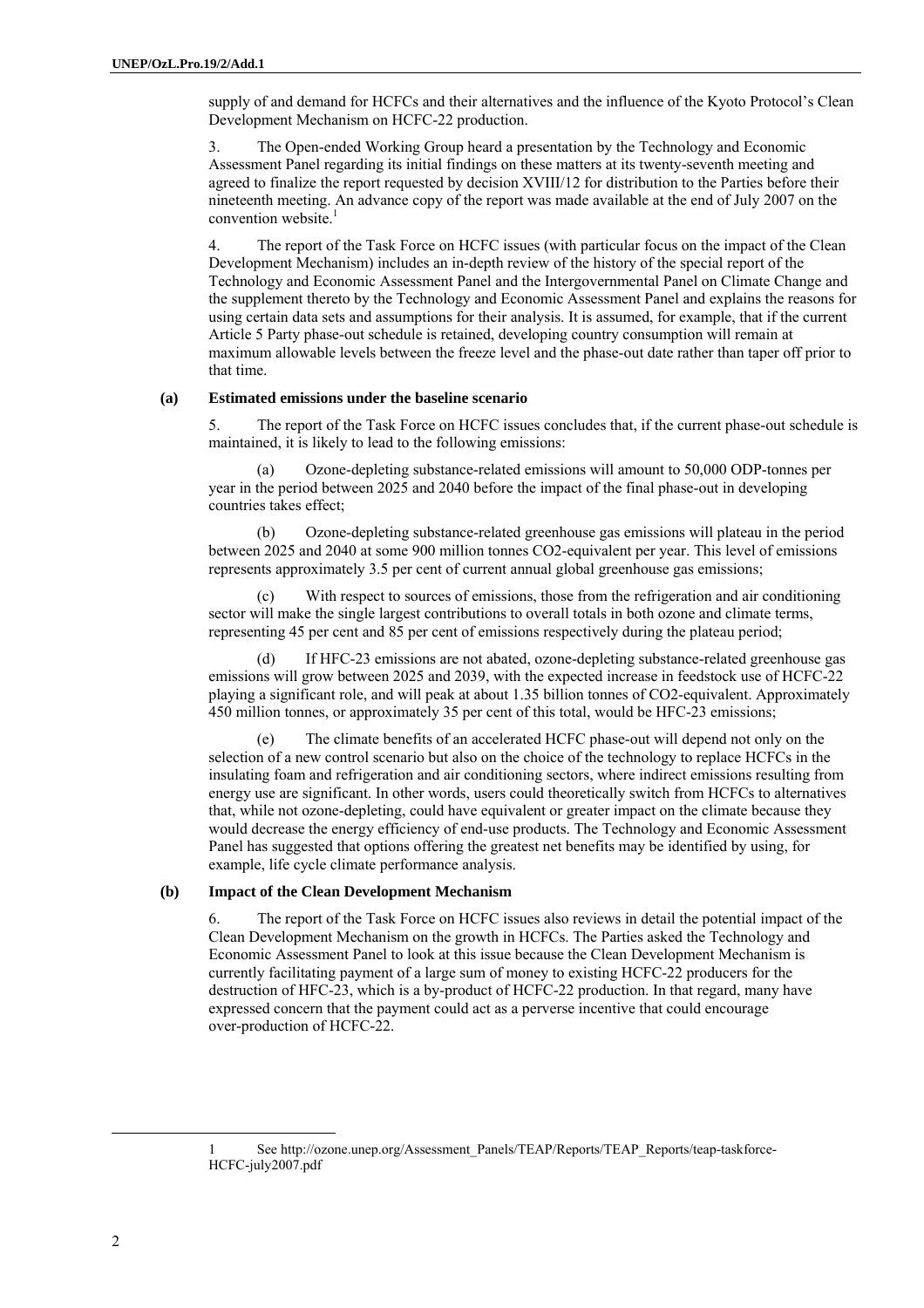7. With respect to this issue, the report concluded the following:

It is estimated that  $60-63$  per cent (or  $260,000$  tonnes) of developing country production of HCFC-22 qualifies for Clean Development Mechanism support for at least the next seven years. Under current funding rules, which only allow funding for the destruction of HFC-23 from existing HCFC-22 plants (those defined as having been in operation for at least three years between 2000 and 2004 and having maintained operations until the start of project activity), increased production over and above agreed baseline (historic high) levels will not qualify for further Clean Development Mechanism support. Consequently, the continuation of the current Clean Development Mechanism funding should not serve as an incentive for the production of HCFC-22 above current eligible production levels;

(b) Monies gained from the sale of certified emissions reductions under the Clean Development Mechanism for the destruction of HFC-23 could be up to ten times higher than the cost of destroying the HFC-23 and may even exceed the revenue generated from the sales of the HCFC itself. In order to rebalance the incentives and ensure that the Clean Development Mechanism achieves its intended goal, some countries are retaining a portion of the funding and using it for environmental projects in areas such as energy efficiency;

(c) For various reasons, the impact of funding from the Clean Development Mechanism could vary from sector to sector. For example, a reduction in the cost of HCFC-22 as a result of over-production is unlikely to stimulate much additional use in the refrigeration sector. In the foams sector, on the other hand, it could lead to greater use of HCFCs, and if the price went low enough it might prompt users of highly emissive aerosols to use HCFCs rather than the environmentally superior alternatives currently being used;

The Clean Development Mechanism has not yet taken a decision on the funding of destruction of HFC-23 from new facilities. A decision to support destruction of HFC-23 from new facilities or from production above current maximum levels would likely lead to the accelerated transfer of production from developed-country plants to developing-country plants. Despite this, in the absence of a decision to level the playing field between new and existing plants, significant market distortions can be expected to occur. Potential ways to limit the market distortion noted by the Task Force on HCFC issues include the development of agreements to limit windfall profits to plant owners and possibly divert related revenues to specific activities.

#### **(c) Evaluation of HCFC phase-out scenarios**

8. The report of the Task Force on HCFC issues evaluated three scenarios for the phase-out of HCFCs:

- (a) Freeze at 2015 with a linear phase-down of HCFC use from 2021 to 2030;
- (b) Freeze at 2015 with a linear phase-down of HCFC use from 2016 to 2025;
- (c) Freeze at 2012 with instantaneous phase-out in 2040.

9. The Task Force found that advancing the phase-out of HCFCs to 2025 and requiring a linear reduction from 2016 to 2025 (option 2) would deliver the greatest potential for ozone-depleting substance emissions benefit (468,000 ODP-tonnes in the refrigeration sector alone up to 2050). In contrast, option 3, moving the freeze up to 2012 from its current 2025 level and maintaining the existing schedule, provided the least benefit (75,000 ODP-tonnes). With regard to climate, the analysis found that the cumulative climate benefits of an accelerated HCFC phase-out would be in excess of 18 billion tonnes of CO2 equivalent for the period to 2050 if option 2 were adopted. The full extent of this benefit, however, could only be realized if users adopted alternatives that could deliver a robust combination of low global warming potential and high energy efficiency, an uncertain possibility given that there are several applications for which no technically or economically viable alternatives currently exist;.

10. In terms of an assessment of practical measures that might be taken to address the interplay between ozone depletion and climate change, the report notes that the most practical measure would be the adoption of an accelerated phase-out schedule for HCFCs. In that regard, it considers the impact of each of the three phase-out scenarios on each of the major sectors of use. With respect to the quantification of the benefits of specific actions, the report notes that further investigation would be required as part of a wider life-cycle assessment.

11. In any event, since maximization of climate benefits will depend on the sector-specific availability of low-global-warming potential, highly–energy-efficient alternatives, the report suggests that a sector-by-sector approach to HCFC phase-out could be a viable alternative to the chemical-by-chemical approach currently contained in some of the proposals for adjustment of the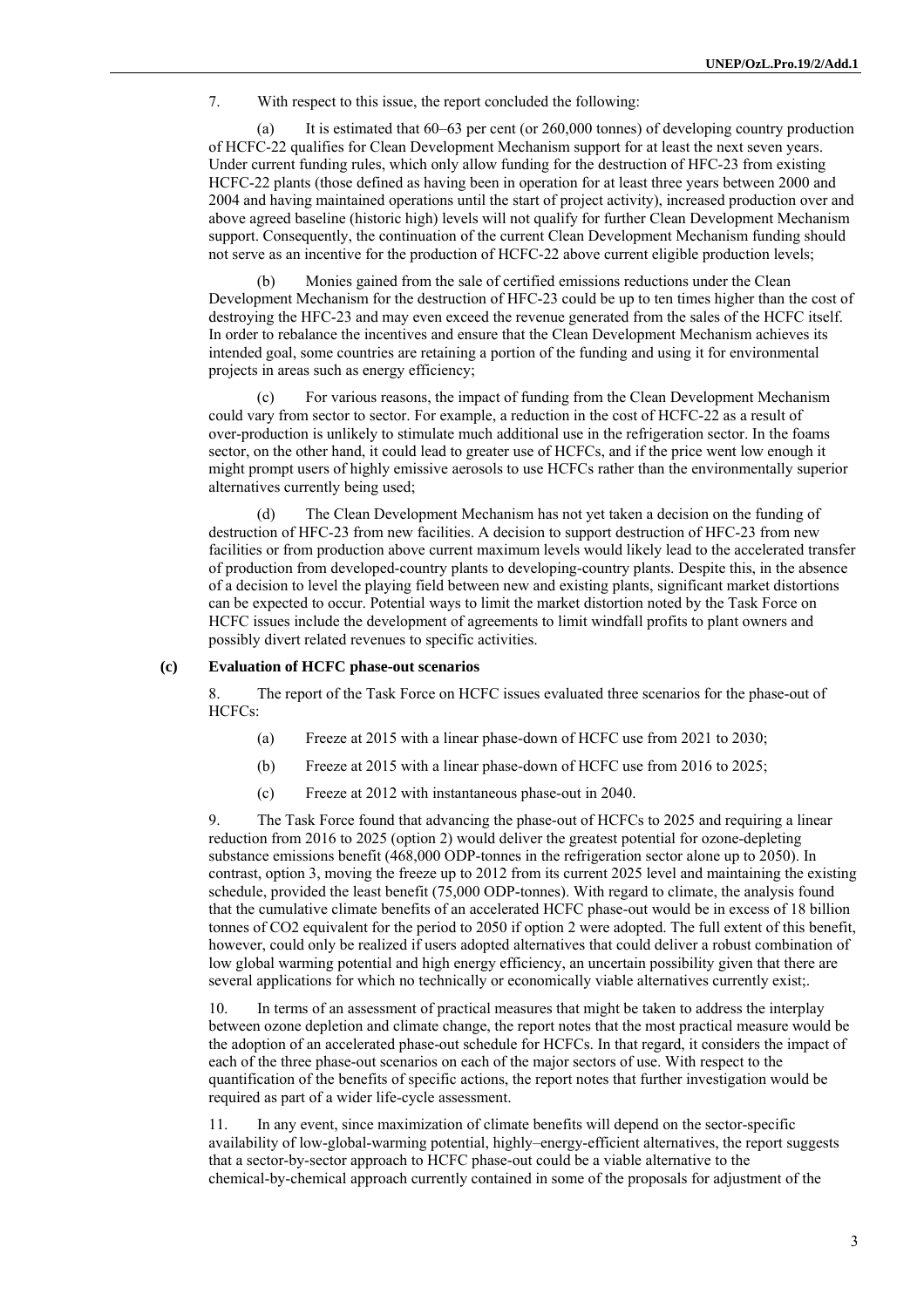HCFC provisions of the Protocol that have been submitted by Parties for consideration by the Nineteenth Meeting of the Parties. It notes, however, that such an approach could require a different form of reporting than is currently required under the Montreal Protocol.

12. Because alternatives for some current applications are at present unavailable, consideration could be given to the possibility of providing an essential-use provision for HCFCs. Similarly, the report suggests that the Parties may wish to consider whether there is a continuing requirement for a basic domestic needs provision.

### **2. Item 4 (b). Consideration of adjustments to the HCFC control schedule of the Montreal Protocol: HCFC analysis submitted for consideration by the Parties and informal consultations on HCFC adjustments**

13. At its twenty-seventh meeting, the Open-ended Working Group agreed to invite Parties to submit for consideration any analyses they might wish to be considered relevant to a decision on the proposed HCFC adjustments that are to be considered by the Nineteenth Meeting of the Parties. One Party, the European Community, has submitted an analysis of the HCFC proposals, which can be found on the Convention website.<sup>2</sup>

14. An informal consultation to further discussions on the proposals to phase out HCFCs was held on 28 July 2007 in Montreal, Canada, in order to take advantage of the presence of the participants at the fifty-second meeting of the Executive Committee of the Multilateral Fund for the Implementation of the Montreal Protocol. The consultation was hosted by the Ozone Secretariat in the light of support received for the initiative from Parties at the twenty-seventh meeting of the Open-ended Working Group. Representatives from the Parties present at the Executive Committee meeting were invited, as were participants in the contact group on the HCFC proposals established at the twenty-seventh meeting of the Open-ended Working Group. As a result, there was a broad geographical cross-section of participants. Representatives from the Multilateral Fund Secretariat and the Fund's four implementing agencies were invited as observers.

15. Mr. Maas Goote and Mr. Mikheil Tushishvili, who had chaired the Open-ended Working Group HCFC contact group, chaired the consultation. As the basis for their discussion, the consultation participants considered the consolidated issues paper contained in annex II to the report of the Working  $\overline{\text{Group}^3}$  and heard a presentation by the Technology and Economic Assessment Panel on an advance draft of the report to be prepared for the Nineteenth Meeting of the Parties pursuant to decision XVIII/12.

16. The informal consultation covered options for an adjusted baseline and freeze date, the need for exemptions and basic domestic needs provisions, the concept of a "worst-first" approach to an adjusted phase-out schedule and related funding and finance issues. Following the agreement of the meeting participants, the co-chairs undertook to prepare a paper that would elaborate options for implementing the ideas presented at the meeting and agreed that the paper would be posted on the Ozone Secretariat website as an aid to the informal discussions on the HCFC proposals scheduled for 15 September 2007.

17. As requested by the Parties in Decision XVIII/12, the report also evaluates the impact on emissions savings of the other practical measures identified at the July 2006 workshop, both in terms of their magnitude and timing. Among the conclusions drawn are the following

(a) The potential impact on emissions savings of the other practical measures in the aggregate is equal to or greater than the ozone and climate protection effect of an accelerated HCFC phase-out alone. The accelerated phase-out scenarios for HCFCs (e.g., the "linear 2021" (10-year advance) and the "linear 2016" (15-year advance)), however, remain the single biggest individual components of the scenarios in which they feature. The report therefore finds that the option to both accelerate the HCFC phase-out and implement all technically feasible practical measures would yield greater benefits than either action alone;

(b) The most advanced accelerated HCFC phase-out schedule considered, combined with all other practical measures, provides cumulative ozone-related savings of nearly 1.25 million ODP-tonnes and in excess of 30 billion tonnes CO2-eq of potential climate protection;

The analysis in the new Panel report correlates well with the mitigation scenario analysis considered in the earlier report of the Panel on that issue, although the new report provides important new additional information on the further development of savings over time;

 <sup>2</sup> See http://ozone.unep.org/Meeting\_Documents/mop/19mop/19mop-info.shtml

<sup>3</sup> See document UNEP/OzL.Pro.WG.1/27/9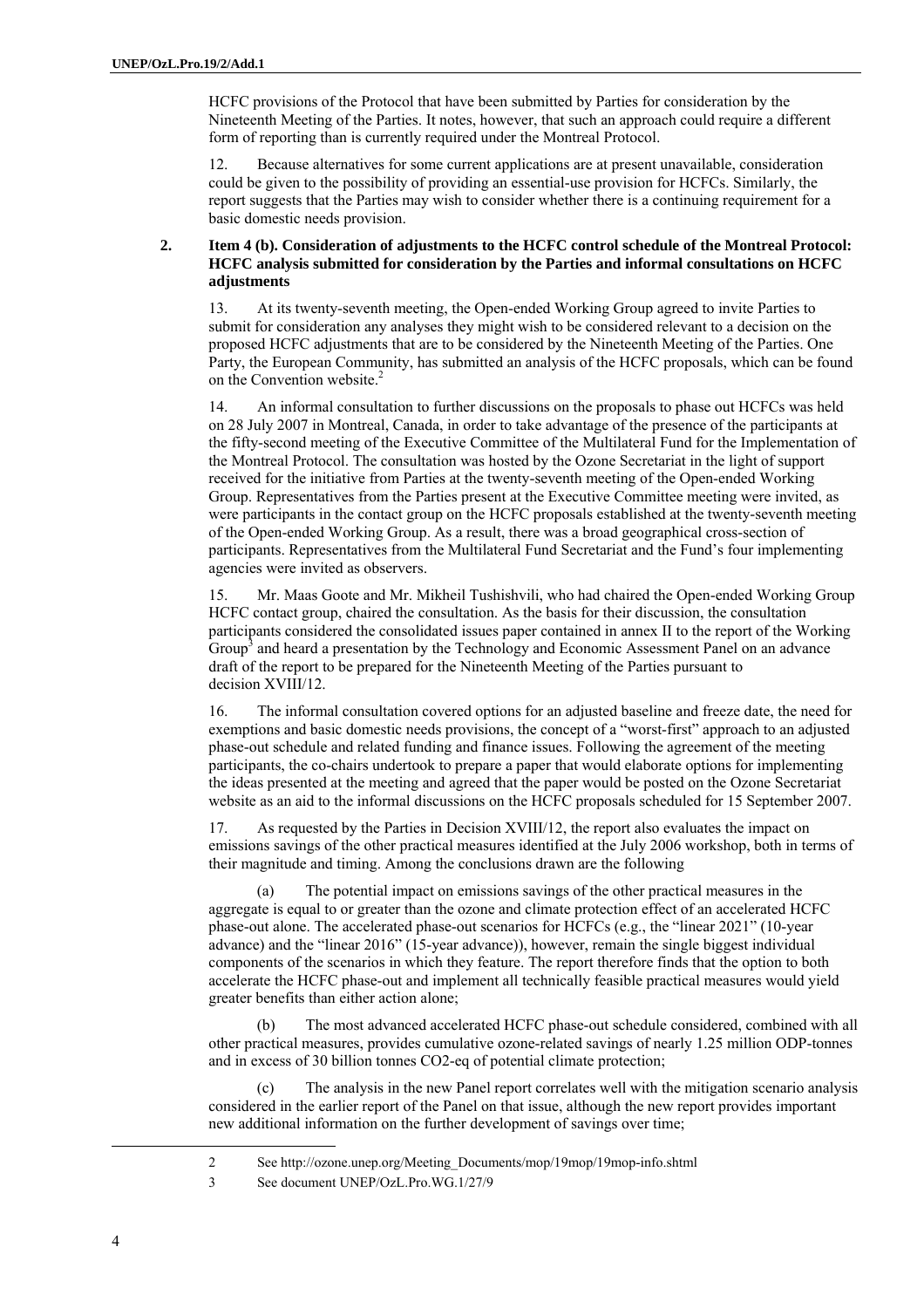(d) There are important benefits to be gained in the decade 2011–2020 through reductions during the period in which HCFCs are still used. The major components of these savings are to be found in leakage reduction within the commercial refrigeration sector (80,000–90,000 ODP-tonnes depending on scenario) and in the management of halon banks (~90,000 ODP-tonnes);

(e) Measures that can be taken to address residual ozone-depleting substances from end-of-life equipment can provide significant savings in terms of both ozone and climate, with cumulative savings of around 300,000 ODP-tonnes and about 6 billion tonnes CO2-eq. Early retirement of equipment can provide an additional 130,000 ODP-tonnes and 3.5–4 billion tonnes CO2-eq, not including energy efficiency benefits that might also accrue. Conversely, design measures and material selection changes would not contribute substantially to emissions savings;

(f) Decisions on the suite of measures that will optimize benefits can only be determined at the regional level. The relative cost-effectiveness of each measure is a vital component of the decision-making process but is not considered in this report;

(g) Evaluations using the approach previously adopted by the Scientific Assessment Panel to assess the influence of various factors on ozone recovery (return to 1980 levels of effective equivalent stratospheric chlorine (EESC)) show that accelerated HCFC phase-out can advance ozone recovery by up to 3.3 years based on a mid-latitude assessment. When the contribution of all other practical measures is added, the recovery of the ozone layer can be brought forward by as much as 7.1 years.

### **B. Item 5 of the preparatory segment of the provisional agenda: consideration of methyl-bromide-related issues**

**1. Item 5 (a): Review of nominations for critical-use exemptions for methyl bromide for 2008 and 2009: presentation and consideration of the 2007 supplemental report of the Methyl Bromide Technical Options Committee, including the Parties' 2008 and 2009 nominations for critical-use exemptions** 

#### **(a) Evaluation of critical-use nominations**

18. In June of this year the Open-ended Working Group considered the status of the Methyl Bromide Technical Options Committee's review of the critical-use nominations submitted for 2008 and 2009. Since then, the Committee has held bilateral discussions and has received further information from a number of nominating Parties in an effort to clear up all outstanding issues. All such information was considered by the subcommittees at their second meetings: the Methyl Bromide Technical Options Committee's Subcommittee for Quarantine, Structures and Commodities met in College Park, Maryland from 30 June to 3 July 2007, and the Subcommittee on Soils met in San Jose, Costa Rica, from 10 to 13 July 2007. The Methyl Bromide Technical Options Committee's final recommendations on the 2008 and 2009 critical-use nominations can be found on pages 17–24 (for post-harvest nominations) and 31–56 (for soils nominations) of the Committee's final report on the evaluation of critical-use nominations. The following table summarizes the actions recommended by the Committee on an aggregate party-by-party basis.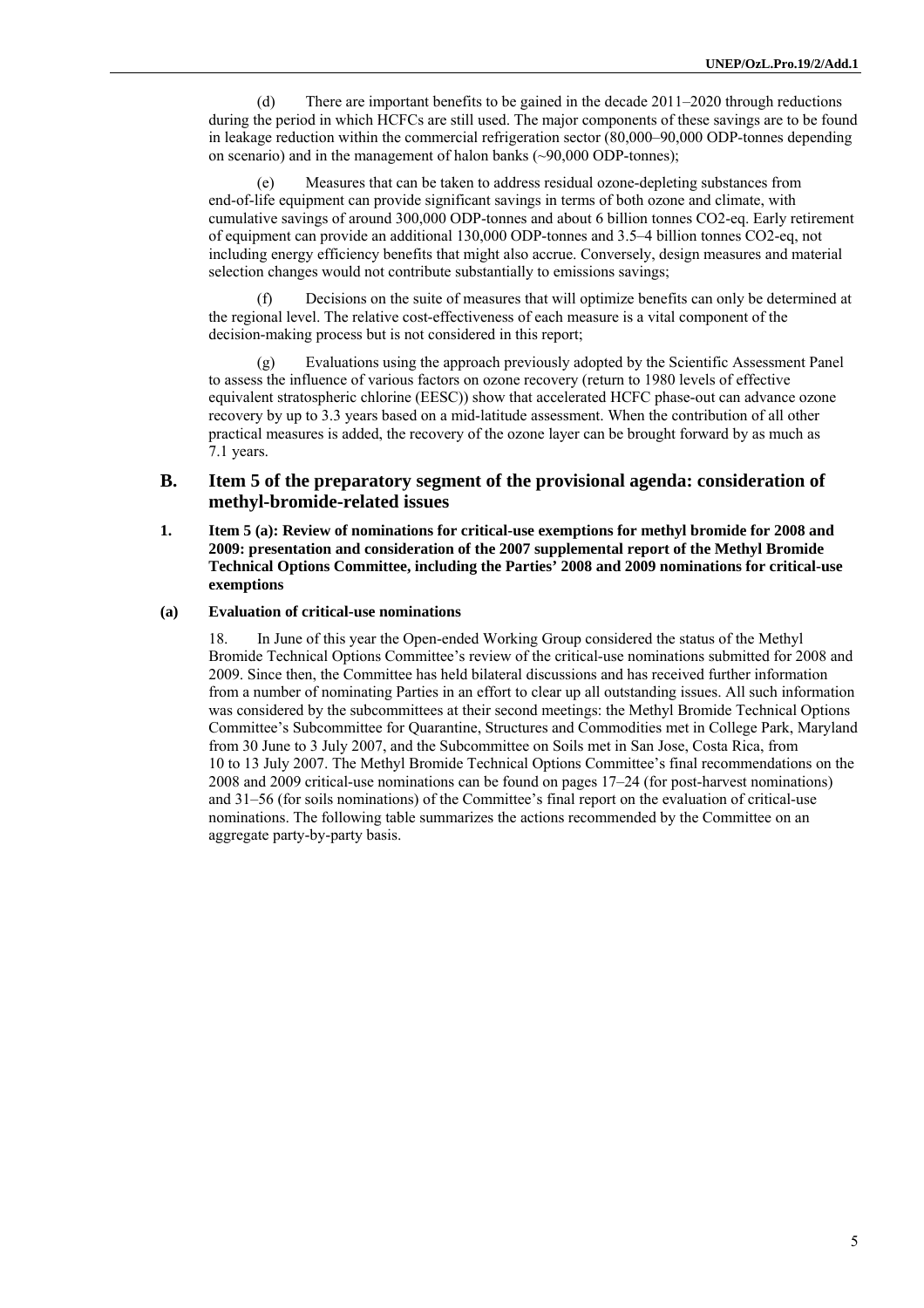| Country          | Critical-use   | Additional        | 2009 critical-use | Recommendation of Methyl                                                        |             |
|------------------|----------------|-------------------|-------------------|---------------------------------------------------------------------------------|-------------|
|                  | exemption      | 2008 critical-use | nomination        | <b>Bromide Technical Options</b><br>Committee's Subcommittee on<br><b>Soils</b> |             |
|                  | granted by     | nomination        | request           |                                                                                 |             |
|                  | Eighteenth     | request           |                   |                                                                                 |             |
|                  | Meeting of the |                   |                   | 2008                                                                            | 2009        |
|                  | Parties        |                   |                   |                                                                                 |             |
|                  |                |                   |                   |                                                                                 |             |
| Australia        | 43.15          | 1.8               | 38.99             |                                                                                 | 37.61       |
| Canada           | 42.774         | 6.135             | 34.375            | 6.067                                                                           | 34.375      |
| European         | 689.142        | 245.151           |                   | 245.146                                                                         |             |
| Community        |                |                   |                   |                                                                                 |             |
| (Poland, Spain)  |                |                   |                   |                                                                                 |             |
| Israel           | 933.315        | 952.845           | 813.045           | 861.072                                                                         | $n/a^{(a)}$ |
|                  |                |                   |                   |                                                                                 |             |
| Japan            | 450.075        |                   | 508.4             |                                                                                 | 305.38      |
| United States of | 5,355.997      |                   | 4,909.369         |                                                                                 | 4,265.311   |
| America          |                |                   |                   |                                                                                 |             |
| Total            | 7,515.128      | 1,205.931         | 6,304.179         | 1,112.285                                                                       | 4,642.676   |

**Summary of Methyl Bromide Technical Options Committee's recommendations for 2008 and 2009 by country for methyl bromide critical-use nominations received in 2007 (in tonnes)**

(a) Unable to assess 848.795 tonnes of critical-use nominations for 2009 for Israel pending further information

#### **(b) Proposed workplan of the Methyl Bromide Technical Options Committee for 2008**

19. In addition to considering the issue of critical uses, the Technology and Economic Assessment Panel's final 2007 report also responds to the mandate of the Parties for the Methyl Bromide Technical Options Committee to present an annual workplan to the Parties. The Committee's proposed workplan for 2008, which includes an indicative budget, is reproduced below. With regard to the budget, the Methyl Bromide Technical Options Committee notes that financial assistance, and in particular provision of funding for some non-Article 5 Parties and co-chairs, is strongly recommended as most non-Article 5 Parties do not have funding for attending meetings and the financial burden on individual members and their research institutions has become increasingly unsustainable. The Committee also notes that while the workplan assumes two meetings will be necessary for final decisions to be made on the critical-use nominations, a decreased workload for the second meeting of the year as a result of reduced numbers of critical-use nominations and greater familiarity with the processes involved , may lead to a re-evaluation of the need for two in-person meetings each year. Finally, the Committee notes additional workload and costs, including :

(a) The costs involved with obtaining reference documents so that the Committee's reports more clearly and completely explain the reasons for its decision-making;

(b) The time and expense of field trips required in order to gain an understanding of the circumstances of particular nominations;

(c) The time necessary for the preparation of reports that summarize particularly complex issues.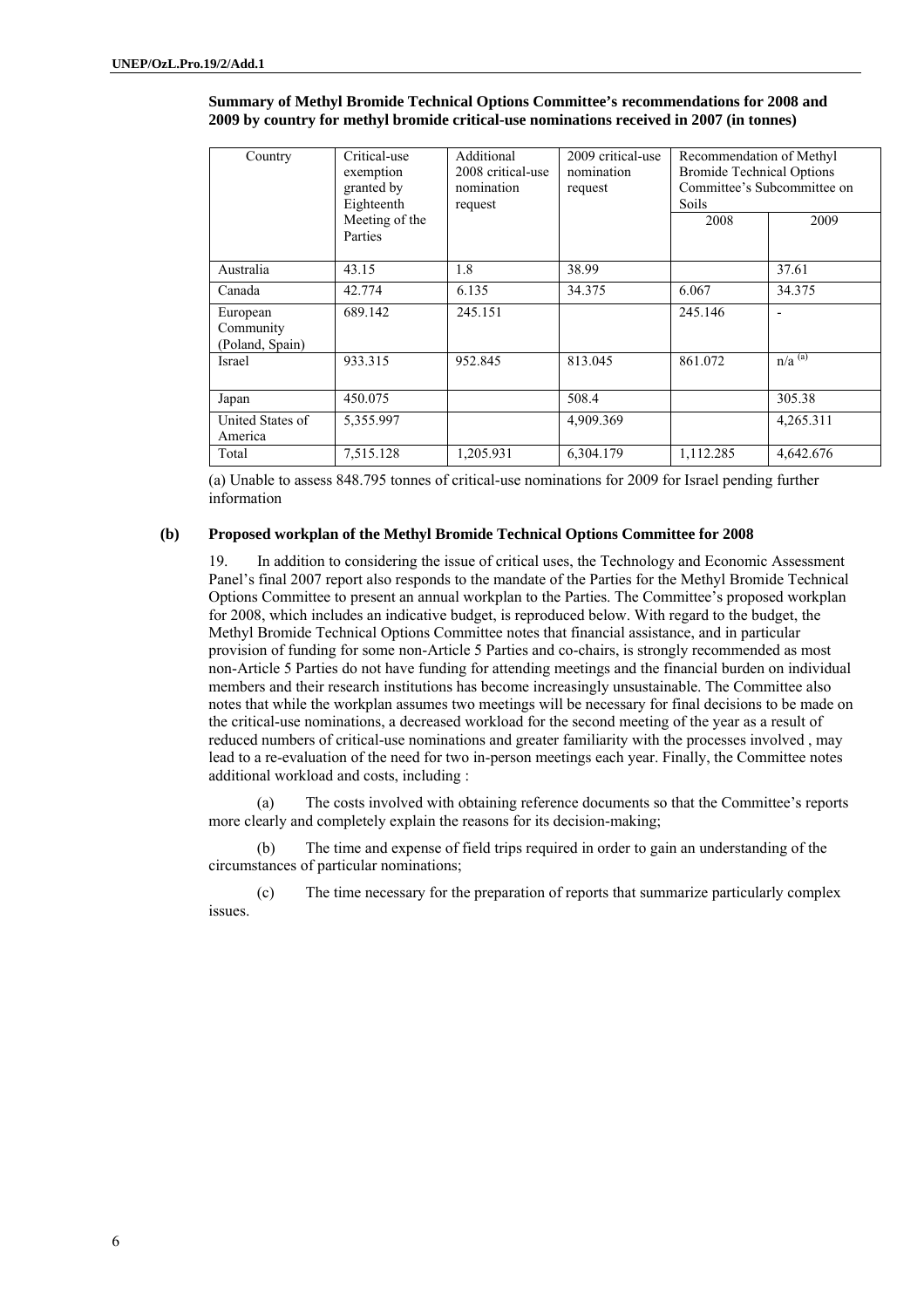| <b>Tasks and actions</b>                                                                                                                                                                                                                                                                                                                                                                                                                                                                                                                          | <b>Indicative supplemental</b><br>budget needs where<br>applicable                                                                                           | <b>Indicative</b><br>completion date | Dates of<br>meetings                                                                                                                                                                                                                                                                                          |
|---------------------------------------------------------------------------------------------------------------------------------------------------------------------------------------------------------------------------------------------------------------------------------------------------------------------------------------------------------------------------------------------------------------------------------------------------------------------------------------------------------------------------------------------------|--------------------------------------------------------------------------------------------------------------------------------------------------------------|--------------------------------------|---------------------------------------------------------------------------------------------------------------------------------------------------------------------------------------------------------------------------------------------------------------------------------------------------------------|
| Assessment of critical-use nominations                                                                                                                                                                                                                                                                                                                                                                                                                                                                                                            |                                                                                                                                                              |                                      |                                                                                                                                                                                                                                                                                                               |
| Parties submit their<br>1.<br>nominations for critical-use<br>exemptions to the Secretariat                                                                                                                                                                                                                                                                                                                                                                                                                                                       | $\overline{a}$                                                                                                                                               | 24 January 2008                      |                                                                                                                                                                                                                                                                                                               |
| Nominations are forwarded<br>2.<br>to the co-chairs of the Methyl<br><b>Bromide Technical Options</b><br>Committee for distribution to the<br>subgroups of appointed members and<br>summarized                                                                                                                                                                                                                                                                                                                                                    | $\overline{\phantom{a}}$                                                                                                                                     | 7 February 2008                      |                                                                                                                                                                                                                                                                                                               |
| Nominations are assessed in<br>3 <sub>1</sub><br>full by the subgroups of appointed<br>members. Initial findings of the<br>subgroups, and any requests for<br>additional information, are forwarded<br>to co-chairs of the Methyl Bromide<br>Technical Options Committee for<br>clearance.                                                                                                                                                                                                                                                        |                                                                                                                                                              | 28 February 2008                     |                                                                                                                                                                                                                                                                                                               |
| Co-chairs forward the<br>$\overline{4}$ .<br>cleared advice on initial findings to,<br>and may request additional<br>information from, the nominating<br>Party and consult with the Party on<br>the possible presumption therein.                                                                                                                                                                                                                                                                                                                 | $\overline{a}$                                                                                                                                               | 7 March 2008                         |                                                                                                                                                                                                                                                                                                               |
| 5 <sub>1</sub><br>Nominating Party develops<br>and submits its response to co-chairs<br>of the Methyl Bromide Technical<br>Options Committee.                                                                                                                                                                                                                                                                                                                                                                                                     | $\blacksquare$                                                                                                                                               | 25 March 2008                        |                                                                                                                                                                                                                                                                                                               |
| Methyl Bromide Technical<br>6.<br>Options Committee meeting no. 1:<br>specialist presentation by expert                                                                                                                                                                                                                                                                                                                                                                                                                                           | Funds for a specialist to<br>present an update on controls<br>on nutsedge to the<br>Committee: $$8,5001$                                                     |                                      | 7-8 April                                                                                                                                                                                                                                                                                                     |
| Methyl Bromide Technical<br>7.<br>Options Committee meeting no.1 to<br>assess nominations, including any<br>additional information provided by<br>the nominating Party prior to the<br>Methyl Bromide Technical Options<br>Committee meeting under action 5<br>and any additional information<br>provided by nominating Party<br>through pre-arranged teleconference,<br>or through meetings with national<br>experts, in accordance with paragraph<br>3.4 of the terms of reference of the<br>Technology and Economic<br><b>Assessment Panel</b> | Funds for travel of one<br>non-Article 5 chair and two<br>non-Article 5 members:<br>$$14,250^3$<br>Meeting costs \$4,000 (\$2000<br>for each sub-committee)* |                                      | Tentative: Methyl<br><b>Bromide</b><br>Technical<br>Options<br>Committee's<br>Subcommittee on<br>Soils<br>April 7-11,<br>Rehovot, Israel<br>Tentative: Methyl<br><b>Bromide</b><br>Technical<br>Options<br>Committee's<br>Subcommittee on<br>Quarantine,<br>Structures and<br>Commodities, the<br>Philippines |

### **Table 9. Workplan and indicative budget of the Methyl Bromide Technical Options Committe for 2008**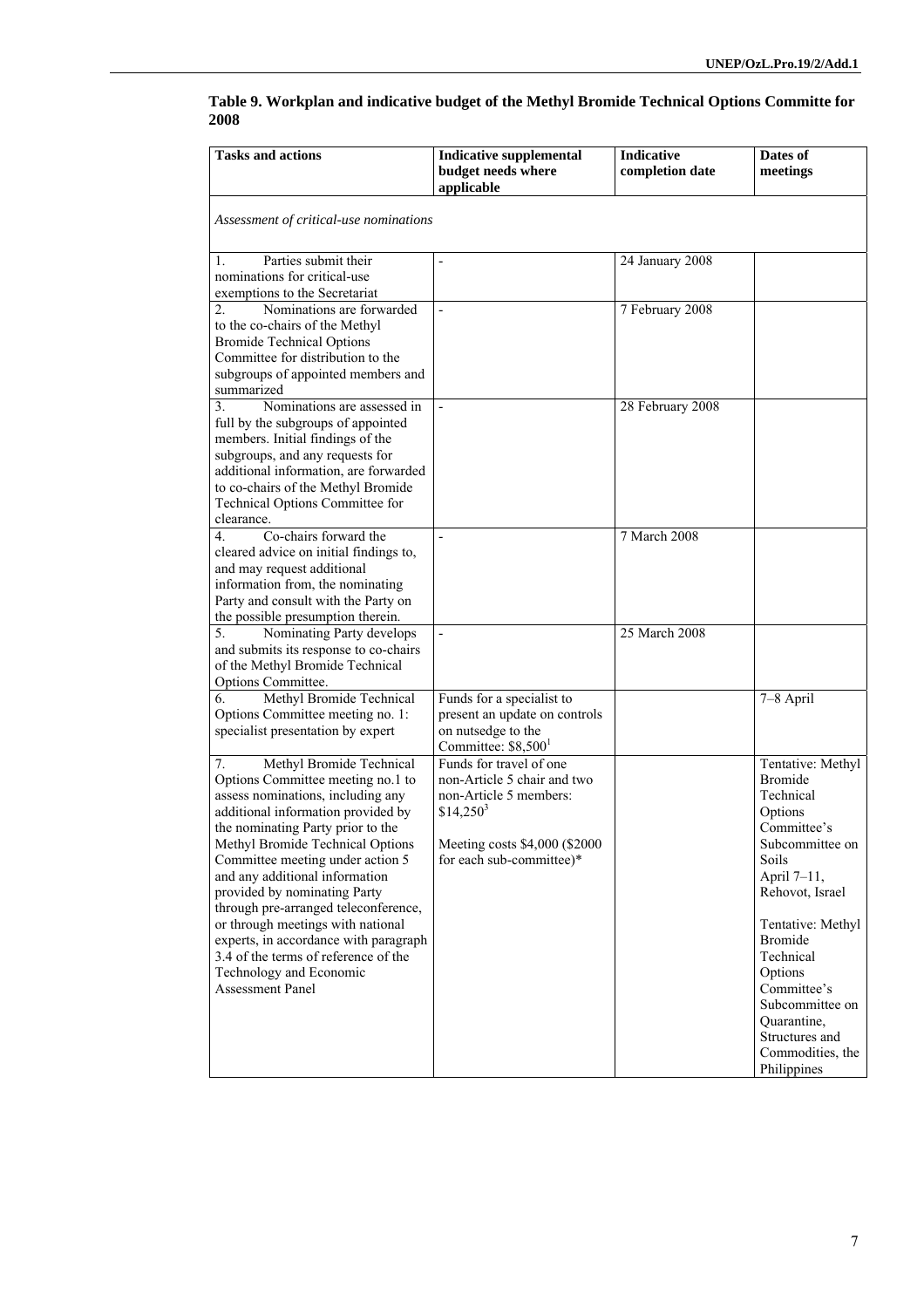| <b>Tasks and actions</b>                                                | <b>Indicative supplemental</b>                            | Indicative               | Dates of                |
|-------------------------------------------------------------------------|-----------------------------------------------------------|--------------------------|-------------------------|
|                                                                         | budget needs where<br>applicable                          | completion date          | meetings                |
| Field missions by Methyl<br>8.                                          | Funds for travel to field sites                           | In conjunction with      |                         |
| <b>Bromide Technical Options</b>                                        | to observe and discuss                                    | Methyl Bromide           |                         |
| Committee members to some key                                           | important issues related to                               | <b>Technical Options</b> |                         |
| sites where methyl bromide is used                                      | Critical-use nominations:                                 | Committee meeting        |                         |
| per nominations                                                         | $$6,000^4$                                                | no.1                     |                         |
| 9.<br>Technology and Economic<br>Assessment Panel meeting to assess     | Funds for travel of one<br>non-Article 5 chair: $$4750^2$ |                          | April 14-18,<br>Morocco |
| the Methyl Bromide Technical                                            |                                                           |                          |                         |
| Options Committee's report on                                           |                                                           |                          |                         |
| critical-use nominations and submit                                     |                                                           |                          |                         |
| the finalised interim report on                                         |                                                           |                          |                         |
| recommendations and findings to the                                     |                                                           |                          |                         |
| Secretariat                                                             |                                                           |                          |                         |
| 10.<br>The Secretariat posts the<br>finalized report on its website and | $\overline{a}$                                            | Mid May                  |                         |
| circulates it to the Parties.                                           |                                                           |                          |                         |
| Open-ended Working Group<br>11.                                         | Funds for travel of 1non-A5                               | Early July               |                         |
| bilateral discussions: nominating                                       | chair: $$47502$                                           |                          |                         |
| Party has the opportunity to consult                                    |                                                           |                          |                         |
| with Methyl Bromide Technical                                           |                                                           |                          |                         |
| Options Committee on a bilateral                                        |                                                           |                          |                         |
| basis in conjunction with the<br>Open-ended Working Group               |                                                           |                          |                         |
| meetings.                                                               |                                                           |                          |                         |
| Nominating Party submits<br>12.                                         |                                                           | Mid August 2008          |                         |
| further clarification for critical-use                                  |                                                           |                          |                         |
| nominations in the "unable to assess"                                   |                                                           |                          |                         |
| category if requested to do so by the                                   |                                                           |                          |                         |
| Open-ended Working Group and                                            |                                                           |                          |                         |
| provides additional information                                         |                                                           |                          |                         |
| should it wish to appeal against a<br>critical-use nomination           |                                                           |                          |                         |
| recommendation by the Methyl                                            |                                                           |                          |                         |
| <b>Bromide Technical Options</b>                                        |                                                           |                          |                         |
| Committee and Technology and                                            |                                                           |                          |                         |
| Economic Assessment Panel                                               |                                                           |                          |                         |
| Methyl Bromide Technical<br>13.                                         | Funds for travel of one                                   |                          | Early September         |
| Options Committee Meeting no. 2:                                        | non-Article 5 chair and two<br>non-Article 5 members:     |                          | 2008                    |
| Reassess only those<br>critical-use nominations in the                  | $$14,250^{2,3}$                                           |                          |                         |
| "unable to assess" category, those                                      |                                                           |                          |                         |
| where additional information has                                        | Meeting costs: \$4000 (\$2000)                            |                          |                         |
| been submitted by the nominating                                        | for each subcommittee)*                                   |                          |                         |
| Party and any critical-use                                              |                                                           |                          |                         |
| nominations for which additional                                        |                                                           |                          |                         |
| information has been requested by<br>the Open-ended Working Group;      |                                                           |                          |                         |
| Finalise the report, including                                          |                                                           |                          |                         |
| notice of any proposed new standard                                     |                                                           |                          |                         |
| presumptions to be applied by Methyl                                    |                                                           |                          |                         |
| <b>Bromide Technical Options</b>                                        |                                                           |                          |                         |
| Committee;                                                              |                                                           |                          |                         |
| Conduct any bilateral                                                   |                                                           |                          |                         |
| consultations requested by Parties;<br>Draft workplan and budget        |                                                           |                          |                         |
| for Methyl Bromide Technical                                            |                                                           |                          |                         |
| Options Committee for 2007.                                             |                                                           |                          |                         |
| Methyl Bromide Technical<br>14.                                         |                                                           | September 2008           |                         |
| Options Committee draft final report                                    |                                                           |                          |                         |
| considered by Technology and                                            |                                                           |                          |                         |
| Economic Assessment Panel,                                              |                                                           |                          |                         |
| finalized and made available to<br>Parties through the Secretariat      |                                                           |                          |                         |
|                                                                         |                                                           |                          |                         |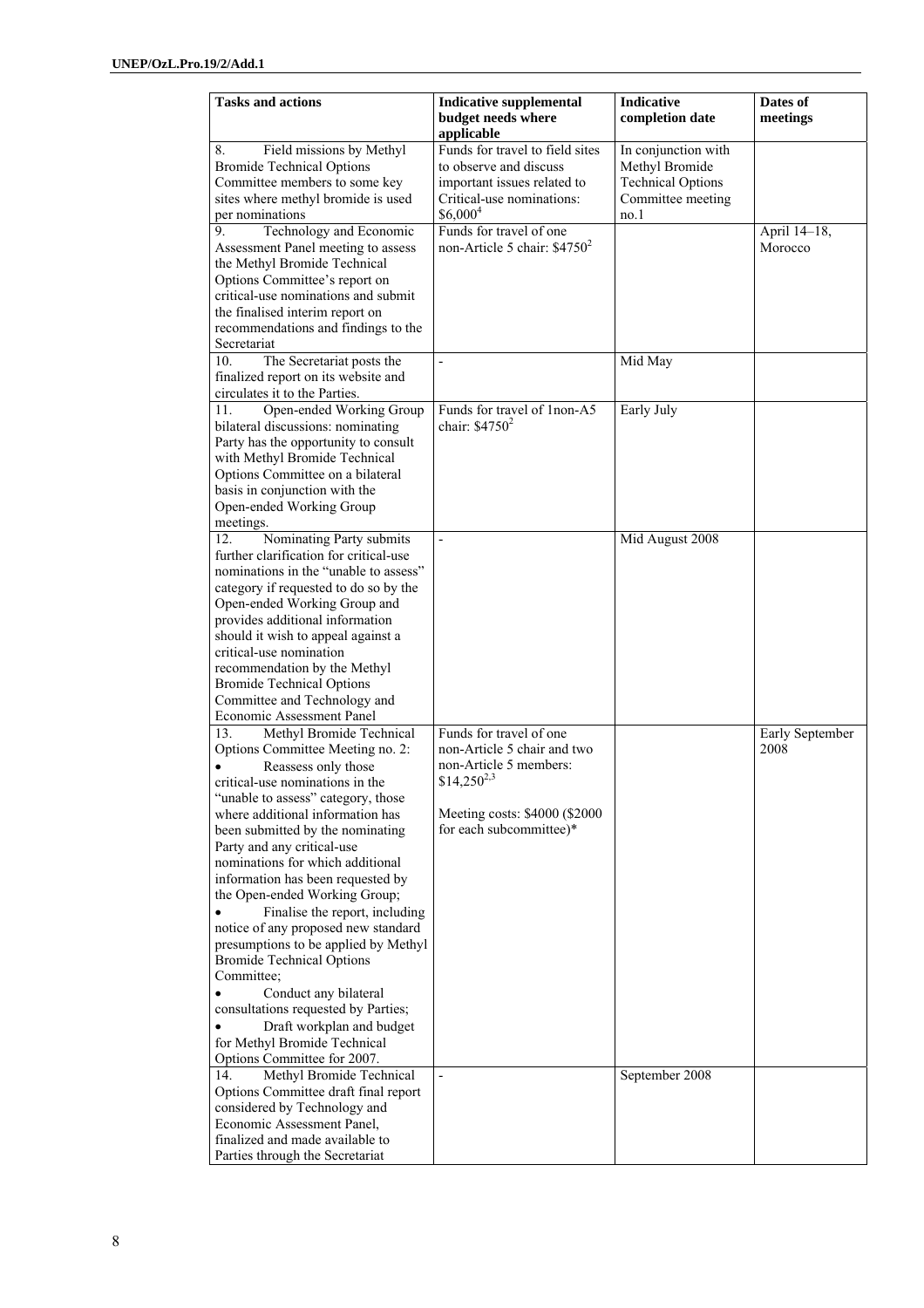| <b>Tasks and actions</b>                                                                                                                                                                                                                                                                           | <b>Indicative supplemental</b><br>budget needs where<br>applicable | <b>Indicative</b><br>completion date                                                                                       | Dates of<br>meetings |
|----------------------------------------------------------------------------------------------------------------------------------------------------------------------------------------------------------------------------------------------------------------------------------------------------|--------------------------------------------------------------------|----------------------------------------------------------------------------------------------------------------------------|----------------------|
| Twentieth Meeting of the<br>15.<br>Parties                                                                                                                                                                                                                                                         | Funds for travel of 1 non-A5<br>chair: $$47502$                    | Early October 2008                                                                                                         | Nov/Dec 2008         |
| Total budget sought:                                                                                                                                                                                                                                                                               | \$57,250                                                           |                                                                                                                            |                      |
| Composition of Methyl Bromide Technical Options Committee                                                                                                                                                                                                                                          |                                                                    |                                                                                                                            |                      |
| At the Methyl Bromide<br>16.<br><b>Technical Options Committee</b><br>meeting on the assessment of<br>nominations, the Committee will<br>update the list of members and their<br>expertise and decide what expertise is<br>missing. This information will then<br>be submitted to the Secretariat. |                                                                    | In conjunction with<br>Methyl Bromide<br><b>Technical Options</b><br>Committee meeting<br>$nos.1$ and $2$                  |                      |
| The Secretariat will update<br>17.<br>on its website the list of members and<br>their expertise as well as the<br>information on experts required for<br>the Technology and Economic<br>Assessment Panel and its technical<br>options committees.                                                  |                                                                    | In conjunction with<br>Methyl Bromide<br><b>Technical Options</b><br>Committee meetings<br>$nos.1$ and $2$ as<br>necessary |                      |

\* Meeting costs covered separately by the Ozone Secretariat and not considered in total.

**Explanatory notes:** Funds are requested for the following activities:

- 1. Funds are requested to support a resource specialist to present an overview of controls on nutsedge to the first meeting in 2008. Purple nutsedge and yellow nutsedge are key target pests for over 50 per cent of the remaining critical-use nominations, and further information is essential to ensure that the Methyl Bromide Technical Options Committee provides an accurate assessment of critical-use nominations for preplant soil use. The budget of \$8,500 is requested for a discount economy airfare and expenses for seven days (including travel) to cover costs of preparation and attendance at part of the Methyl Bromide Technical Options Committee meeting for one person.
- 2. Five trips  $\left(\frac{a}{b}\right)$  \$4750/trip) for a non-Article 5 co-chair or task force chair to attend the two meetings of the Methyl Bromide Technical Options Committee and the meetings of the Technology and Economic Assessment Panel, the Open-ended Working Group and the Meeting of the Parties.
- 3. Two trips in the year  $\left(\frac{a}{2} \frac{1}{2750}}{\text{trip}}\right)$  are requested to support the attendance of one non-Article 5 member of each subcommittee to ensure that members with relevant expertise are present at meetings so that nominations can be effectively assessed. The request is only for members who rely on their own personal funds to attend Methyl Bromide Technical Options Committee meetings. These are long-standing members of the Methyl Bromide Technical Options Committee, have specialist expertise and are essential to the assessment of the critical-use nominations. Over the past two years, between 10 and 15 per cent of the members of the Methyl Bromide Technical Options Committee's Subcommittee on Soils have been unable to attend the Methyl Bromide Technical Options Committee meetings due to lack of funding.
- 4. Two field trips (@ \$3,000/trip) are being planned in 2008 to review the situation with alternatives and methyl bromide use in industries that are applying for critical-use nominations. These visits are an essential part of gaining information needed to accurately assess critical-use nominations and observe methyl bromide use in practice.

#### **(c) Proposed change in presumptions used to evaluate critical-use nominations**

20. Finally, and in accordance with the requests of the Sixteenth Meeting of the Parties, the Technology and Economic Assessment Panel's final 2007 report includes a list of the standard presumptions that underlie its recommendations on critical-use nominations, which can be found in section 5.3 of the report. On page 27 of the report, it is noted that the Panel is recommending a change in the standard presumptions that had been previously utilized by the Committee. Specifically, it notes that standard presumptions used to date have included a maximum dosage rate of 15 g/m<sup>2</sup> (150 kg/ha) for pathogen control and 17.5  $g/m^2$  (175 kg/ha) where nutgrass must be controlled, both in conjunction with use of low barrier permeability films (e.g., virtually impermeable film or equivalent). Unless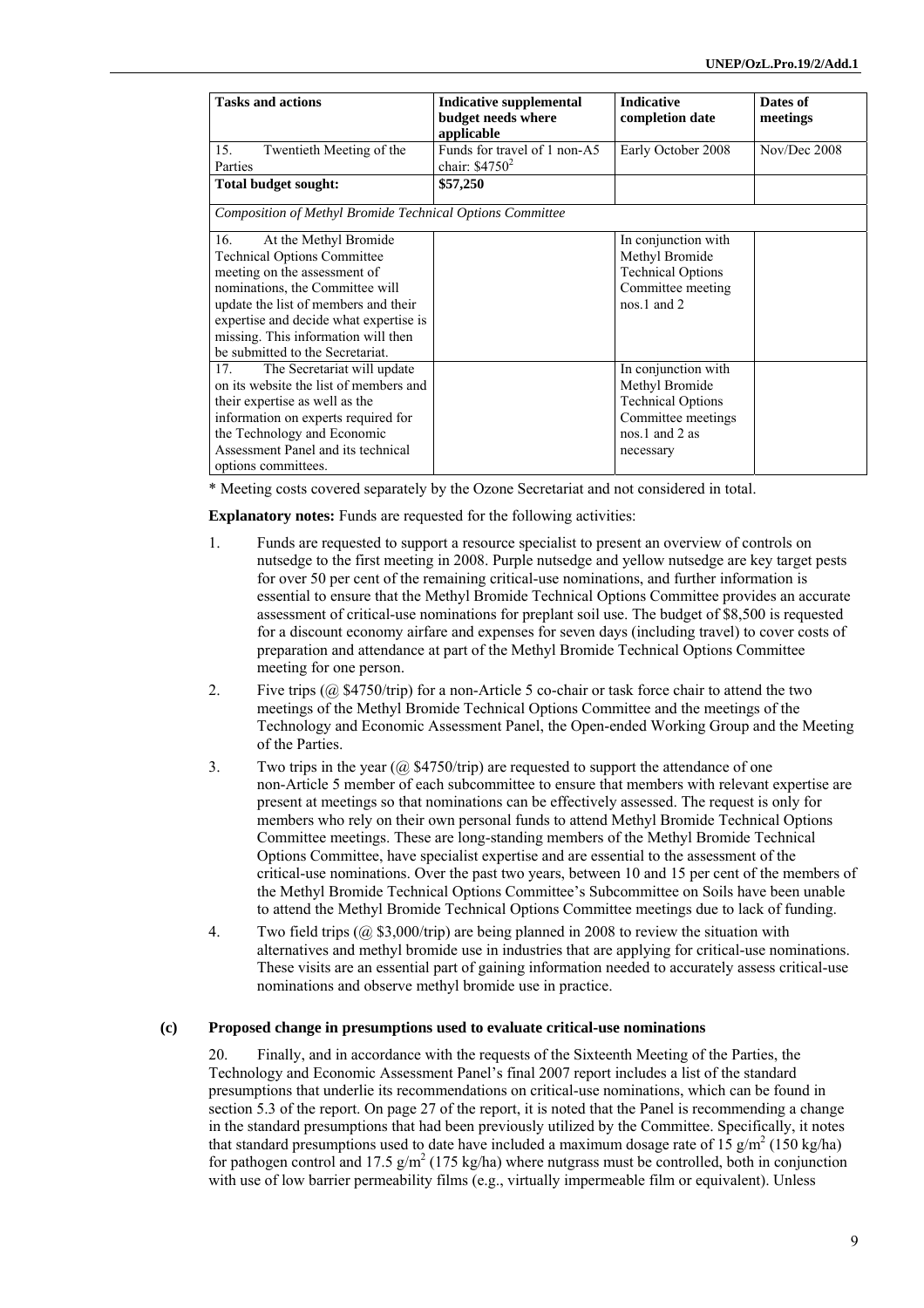otherwise specified, 50:50 MB/Pic or nearest equivalent formulation is considered effective for pathogen control and 67:33 MB/Pic for nutsedge control and should be used to reduce methyl bromide dose. For strawberry runner crops, the Methyl Bromide Technical Options Committee also considered a maximum of 20  $g/m^2$  (200 kg/ha) applicable to meet certification standards for nursery crops in the absence of data from the nominating Party stating that a different rate was necessary.

21. The Methyl Bromide Technical Options Committee has proposed that, commencing with the critical-use nominations of 2008, maximum dosage rates be revised to 12.5  $g/m^2$  (125 kg/ha) for pathogens and 15.0  $g/m^2$  (150 kg/ha) for specific preplant soil uses where trials and commercial adoption have proven that lower rates are effective.

|  |  | Proposed changes to maximum dosage rates for preplant soil use |  |
|--|--|----------------------------------------------------------------|--|
|--|--|----------------------------------------------------------------|--|

| Film type                           | Maximum methyl bromide dosage rate $(g/m2)$ in MB/Pic mixtures considered<br>effective for: |                  |                           |                    |
|-------------------------------------|---------------------------------------------------------------------------------------------|------------------|---------------------------|--------------------|
|                                     | <b>Strawberries and</b><br>vegetables                                                       | <b>Nurseries</b> | <b>Orchard</b><br>replant | <b>Ornamentals</b> |
| <b>Barrier films -</b><br>pathogens | 12.5                                                                                        | $15*$            | 15                        | 15                 |
| <b>Barrier films -</b><br>nutsedge  | 15.0                                                                                        | 17.5             | 17.5                      | 17.5               |
| No barrier films -<br>pathogens     | 20                                                                                          | 20               | 20                        | 20                 |
| No barrier films -<br>nutsedge      | 26                                                                                          | 26               | 26                        | 26                 |

\* Maximum rate unless certification specifies otherwise

22. The preparatory segment of the Meeting of the Parties may wish to consider related matters and decide how to put forward the critical-use nominations and other matters they may deem relevant for consideration by the high-level segment.

### **C. Item 14 of the provisional agenda for the preparatory segment: proposed areas of focus for the assessment panels' 2010 quadrennial reports**

23. At its twenty-seventh meeting, the Open-ended Working Group agreed to ask the Secretariat to coordinate with the various assessment panels and prepare a draft decision for consideration by the Parties on the proposed area of focus for the panels' 2010 assessment. The Secretariat has discussed this issue with the panels and has prepared a draft decision that includes input from all of the panels except for the Environmental Effects Assessment Panel. That panel will meet in mid-August and it is likely that as a result changes will be proposed to paragraph 5 of the draft decision, which is currently in square brackets. Any such proposed change will be posted on the Convention website (http://ozone.unep.org) and presented to Nineteenth Meeting of the Parties. The draft decision prepared by the Secretariat is set out in the annex to the present note.

### **D. Item 16 of the provisional agenda for the preparatory segment: other matters: consideration of a Montreal declaration**

24. At the Open-ended Working Group meeting, 4−7 June 2007, a draft Montreal declaration was tabled by Canada for the consideration of the Parties. Parties provided initial views in the margins of the meeting and Working Group agreed that the document should be considered by the Nineteenth Meeting of the Parties. As well, Parties agreed to work intersessionally in an effort to achieve greater consensus on the draft declaration. Canada indicated its willingness to work to achieve that objective. To help facilitate this, the Secretariat has established an electronic dialogue tool with which it can receive comments and suggestions via its website at

http://ozone.unep.org/Meeting\_Documents/mop/19mop/19mop/MontDecl-forum/. Parties are invited to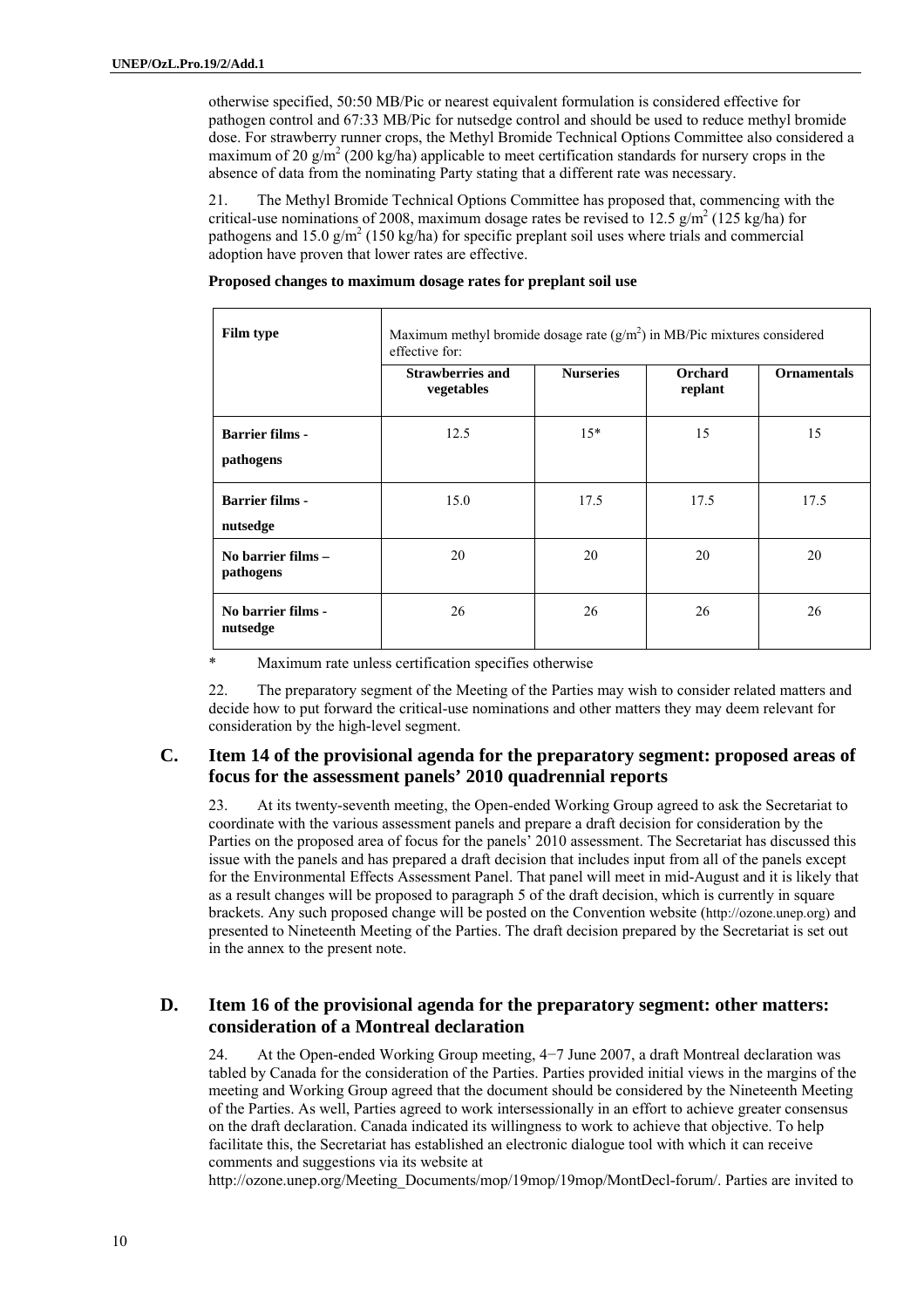use this tool to provide their written views and comments with respect to the draft declaration prior to August 17. These will be posted on the Secretariat's website

(http://ozone.unep.org/Meeting\_Documents/mop/19mop/) to allow for an open and transparent process and directed to the Government of Canada so that they may be considered and addressed prior to the meeting. Canada has agreed that a re-drafted text of the declaration, should one be needed, will be posted by the end of August. Parties are invited to include in their comments an indication of whether they are prepared to support the declaration or whether it might be considered for early adoption, possibly on the first day of the Nineteenth Meeting of the Parties, which will be a high-level ministerial segment.

## **II. Information that the Secretariat would like to bring to the attention of the Parties**

25. On 6 and 7 August 2007, the Executive Secretary of the Ozone Secretariat will be attending a meeting of the heads of the secretariats of multilateral environmental agreements that is being hosted by the Executive Director of the United Nations Environment Programme. The agenda for that meeting includes a review of issues relative to the administration of the secretariats and a discussion of issues of common concern.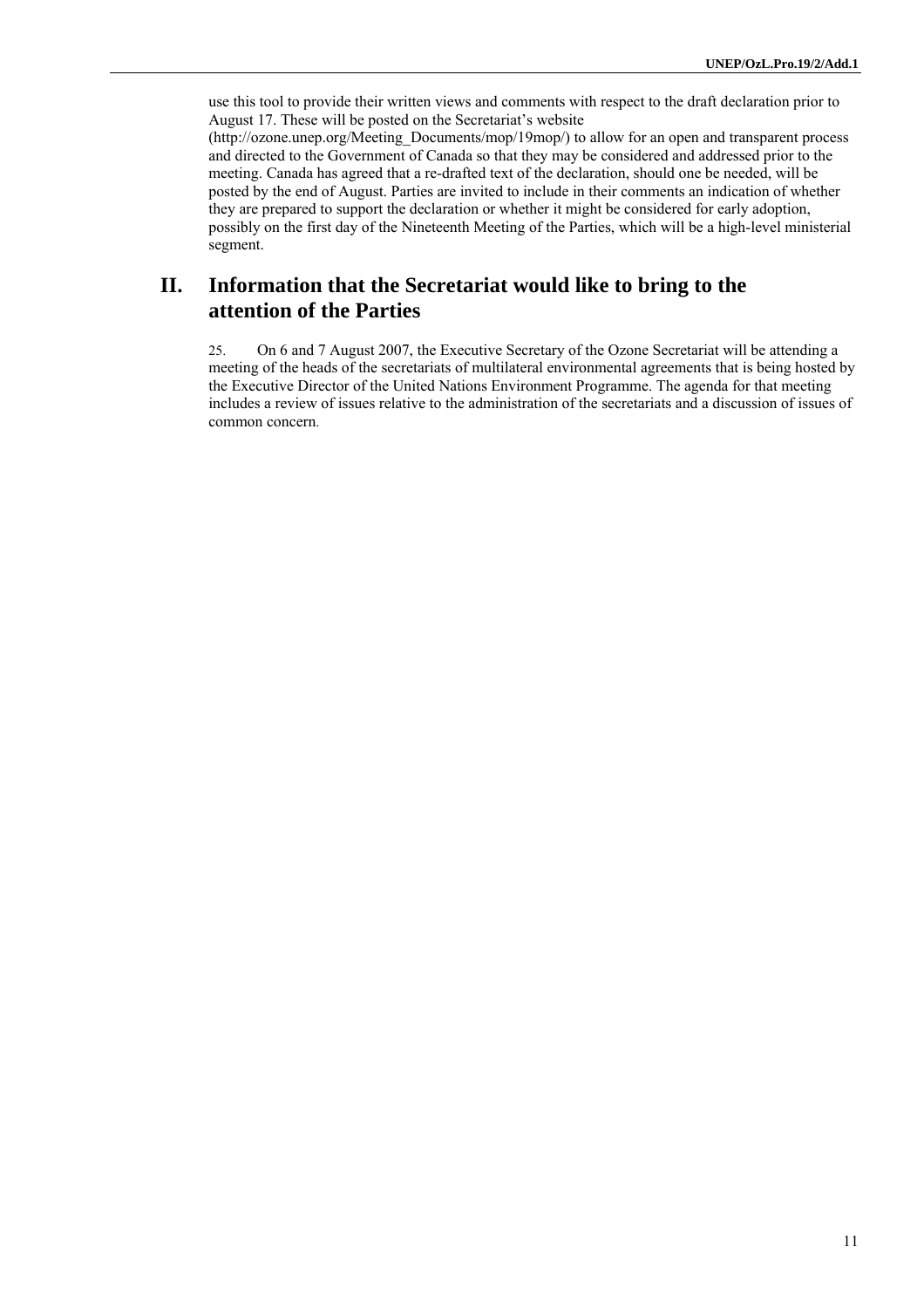## **Annex**

## **Proposed terms of reference for the Scientific Assessment Panel, the Environmental Effects Assessment Panel and the Technology and Economic Assessment Panel**

The Meeting of the Parties decides:

1. To note with appreciation the excellent and highly useful work conducted by the Scientific Assessment Panel, the Environmental Effects Assessment Panel and the Technology and Economic Assessment Panel and their colleagues worldwide in preparing their 2006 assessment reports, including the 2007 synthesis report;

 2. To request the three assessment panels to update their 2006 reports in 2010 and submit them to the Secretariat by [31 December 2010] for consideration by the Open-ended Working Group and by the Twenty-third Meeting of the Parties to the Montreal Protocol in 2011;

3. To request the assessment panels to keep the Parties to the Montreal Protocol informed of any important new developments on a year-to-year basis;

4. That, for its 2010 report, the Scientific Assessment Panel should include among the issues it considers:

(a) Assessment of the state of the ozone layer and its progress toward recovery;

(b) Evaluation of Antarctic ozone holes and Arctic ozone depletions and any predicted changes therein;

(c) Evaluation of trends in the concentration of ozone-depleting substances in the atmosphere and their consistency with reported production and consumption of ozone-depleting substances;

(d) Assessment of the impact of climate change on ozone-layer recovery;

(e) Assessment of the impact of ozone layer depletion and ozone-depleting substances and any changes therein on climate;

 (f) Analysis of atmospheric concentrations of bromine-containing substances and their likely quantitative implications for the state of the ozone layer;

 (g) Description and interpretation of observed changes in global and polar ozone and in ultraviolet radiation, as well as set future projections and scenarios for those variables, taking into account the expected impact of climate change;

[5. That the Environmental Effects Assessment Panel shall continue to identify the environmental impact of ozone depletion and of the interaction of ozone depletion and climate change;]

6. That the Technology and Economic Assessment Panel shall, among other matters, consider the following topics:

 (a) The significance of the phase-out of ozone-depleting substances for sustainable development, particularly in Parties operating under paragraph 1 of Article 5 of the Montreal Protocol and countries with economies in transition;

(b) Technical progress in all sectors;

 (c) Technically and economically feasible choices for the elimination of ozone-depleting substances by the use of alternatives that have superior environmental performance with regard to climate change, human health and sustainability;

(d) Technical progress on the recovery, reuse and destruction of ozone-depleting substances;

(e) An accounting of the production and use of ozone-depleting substances and of ozone-depleting substances in inventory or contained in products;